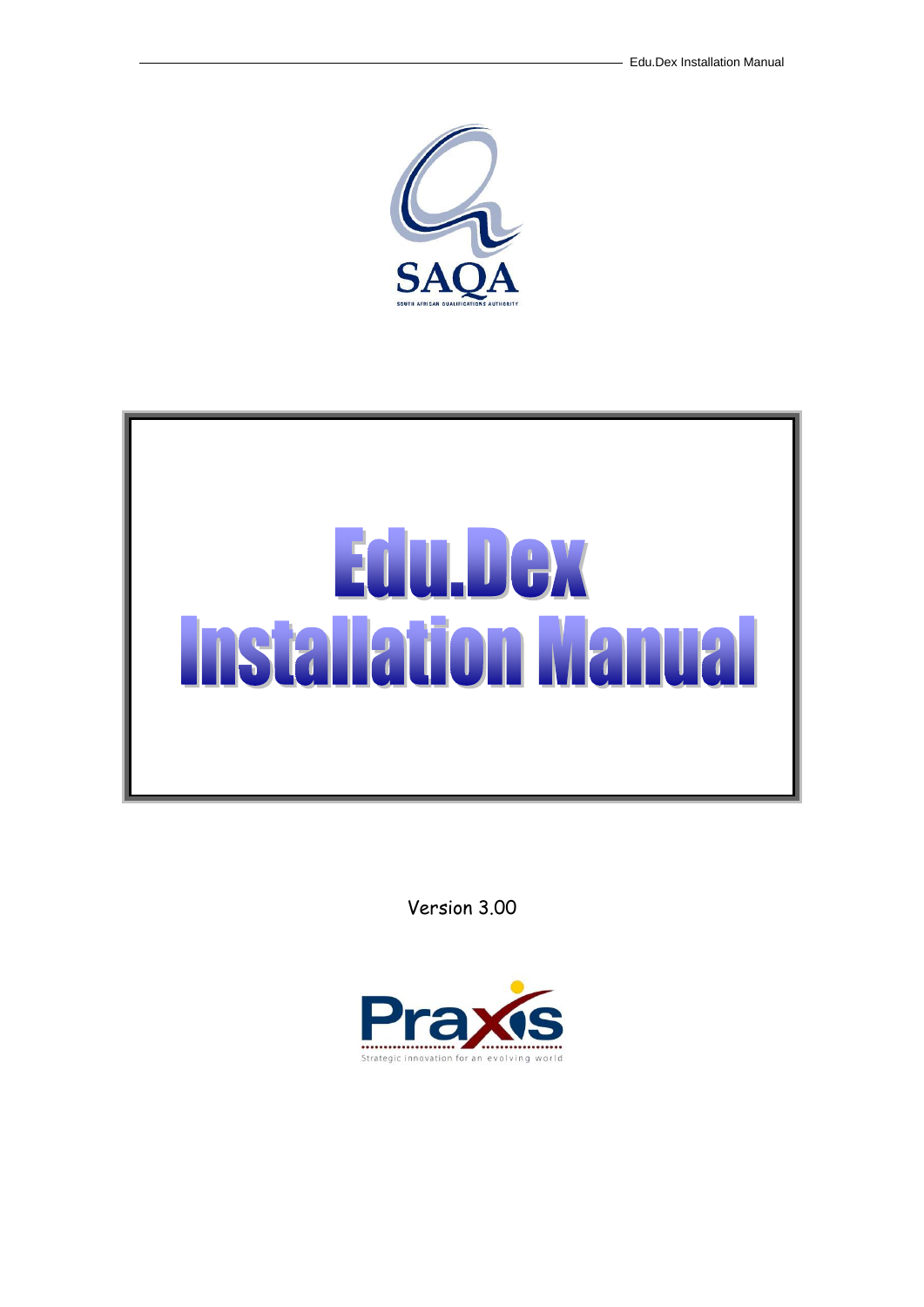# **Table of contents**

## <span id="page-1-0"></span>**1 Introduction to Edu.Dex**

The Edu.Dex data validation utility is a custom designed application that ensures that data transmitted within the Education and Training sector of South Africa conforms to the education and training data exchange (Edu.Dex standard) standard.

The primary objective for the development of the Edu.Dex standard is to ensure that any learner registration related data that is transmitted from one information system to another system in batch format complies to the South African Qualifications Authority's (SAQA) National Learner's Records Database (NLRD) Load Specifications.

The NLRD Load Specification has been developed for the transmission of data from an Education and Training Quality Assurance body (ETQA) to the NLRD system. The NLRD Load Specification therefore does not specifically accommodate the transmission of learner registration data from and to other education and training sector stakeholders.

Therefore the secondary objective of the development of the Edu.Dex standard is to provide the Education and Training sector of South Africa with a comprehensive standard, which complies with the NLRD Load Specification standard, for the transmission of learner registration data between all Education and Training sector stakeholders.

## <span id="page-1-1"></span>**2 System requirements**

#### <span id="page-1-2"></span>**2.1 Operational System Hardware Requirements**

The Edu.Dex software application has been developed to function on a PC with the following minimum system specifications:

- **•** Pentium III
- 128 MB RAM
- 1GB of free hard disk space
- Connection to a suitable laser or inkjet printer
- Video resolution of 800 x 600

#### <span id="page-1-3"></span>**2.2 Operational Support Software Requirements**

The Edu.Dex software application will operate within the Windows 98, Windows NT 4, Windows 2000 and Windows XP operating systems

The EduDex software application does not require the installation of any other third party software applications.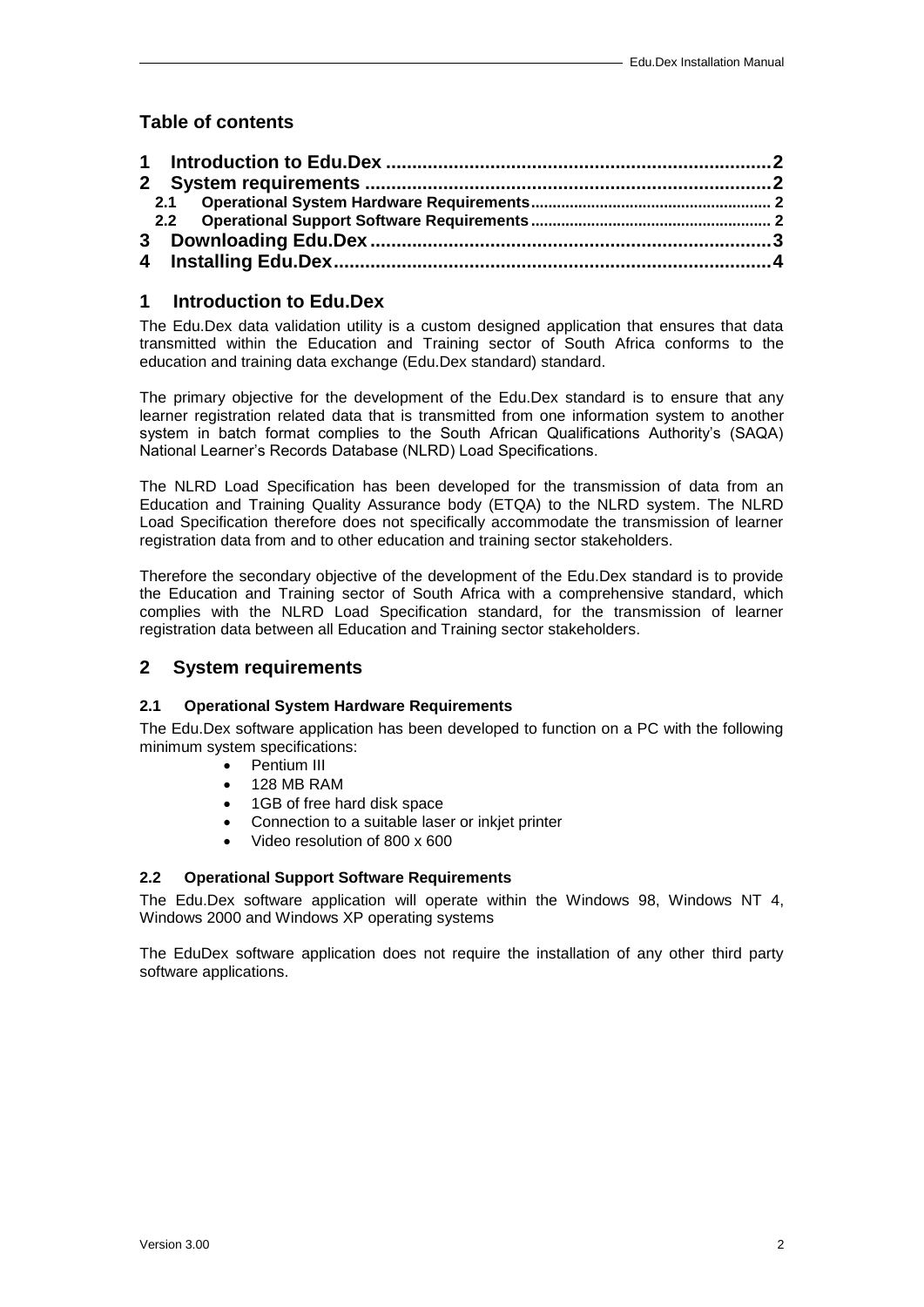#### <span id="page-2-0"></span>**3 Downloading Edu.Dex**

The latest version of the Edu.Dex data validation utility is always available for downloading from the following site:

http://praxisdownloads.praxis.co.za/EduDex/ETQA/

To download your copy of the Edu.Dex data validation utility complete the following steps:

 Go to<http://praxisdownloads.praxis.co.za/EduDex/ETQA/> by clicking on this link or by typing the address in on your web browser. You should see the following type of screen:



 Click on the file name Edu.Dex.ETQA.20110719.zip (please note that the yyyymmdd component of the file name will change as and when we release new versions of Edu.Dex) , you should see the following type of screen:



 Click on Save and you should see the following type of screen. Browse to where you want to save the installation to and click on Save.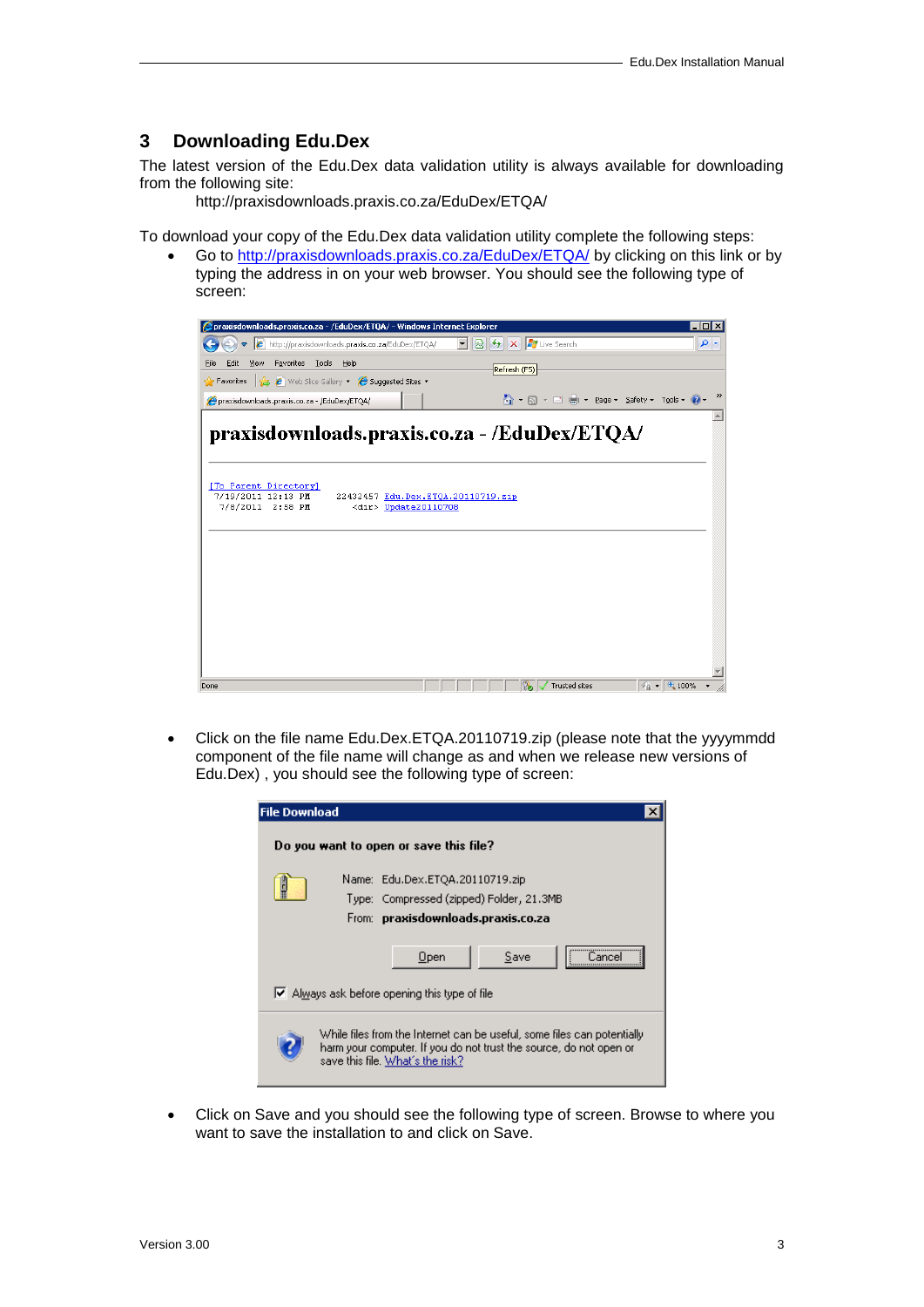| <b>Save As</b>                                                   |                                                                                                                                                                         | ? x    |
|------------------------------------------------------------------|-------------------------------------------------------------------------------------------------------------------------------------------------------------------------|--------|
|                                                                  | Save in: $\blacktriangleleft$ Local Disk (C:)<br>$O$ $D$ $P$ $E$                                                                                                        |        |
| My Recent<br>Documents<br>Desktop<br>My Documents<br>My Computer | tcompagj<br>CPQSYSTEM<br>Documents and Settings<br>∃hp<br><b>HP SAS Driver</b><br>LabDexDataLoad<br>MSOCache<br>PerfLogs<br>Program Files<br>itools<br>WINDOWS<br>wmpub |        |
| My Network                                                       | $\overline{\phantom{a}}$<br>Edu.Dex.ETQA.20110719.zip<br>File name:                                                                                                     | Save   |
| <b>Places</b>                                                    | Save as type:<br>Compressed (zipped) Folder<br>▼                                                                                                                        | Cancel |

*Please note that the Edu.Dex data validation utility has been compressed. Use either WinZip or the Windows Compressed (zipped) Folders utility to extract the contents of the zipped file before you proceed with the next steps (contact us if you are not sure how to uncompress a file).*

### <span id="page-3-0"></span>**4 Installing Edu.Dex**

The installation of the Edu.Dex data validation utility is performed from the location to which you uncompressed the Edu.Dex installation set.

- **Close all other software** programs before starting the installation.
- Place the Edu.Dex installation disk into the appropriate disk drive.
- Choose **Run** from the **Start** menu and type the **drive letter** that contains the disk and type **\Setup.exe**. (See Figure 4.1)

| Figure 4.1 |                                                                                                          |  |  |  |
|------------|----------------------------------------------------------------------------------------------------------|--|--|--|
| <b>Run</b> |                                                                                                          |  |  |  |
|            | Type the name of a program, folder, document, or<br>Internet resource, and Windows will open it for you. |  |  |  |
| Open:      | c:\setup.exe                                                                                             |  |  |  |
|            | Cancel<br>ОK<br>Browse                                                                                   |  |  |  |

This will activate InstallShield as shown in Figure 4.2. The wizard will perform certain system checks, including a check that determines the version of your Windows Installer, and a check to determine whether your system has the required data access components installed. If your Windows Installer is a later version than the one supplied, the wizard will install the newer version. Additionally, the wizard will install the required data access components should your system not have them available.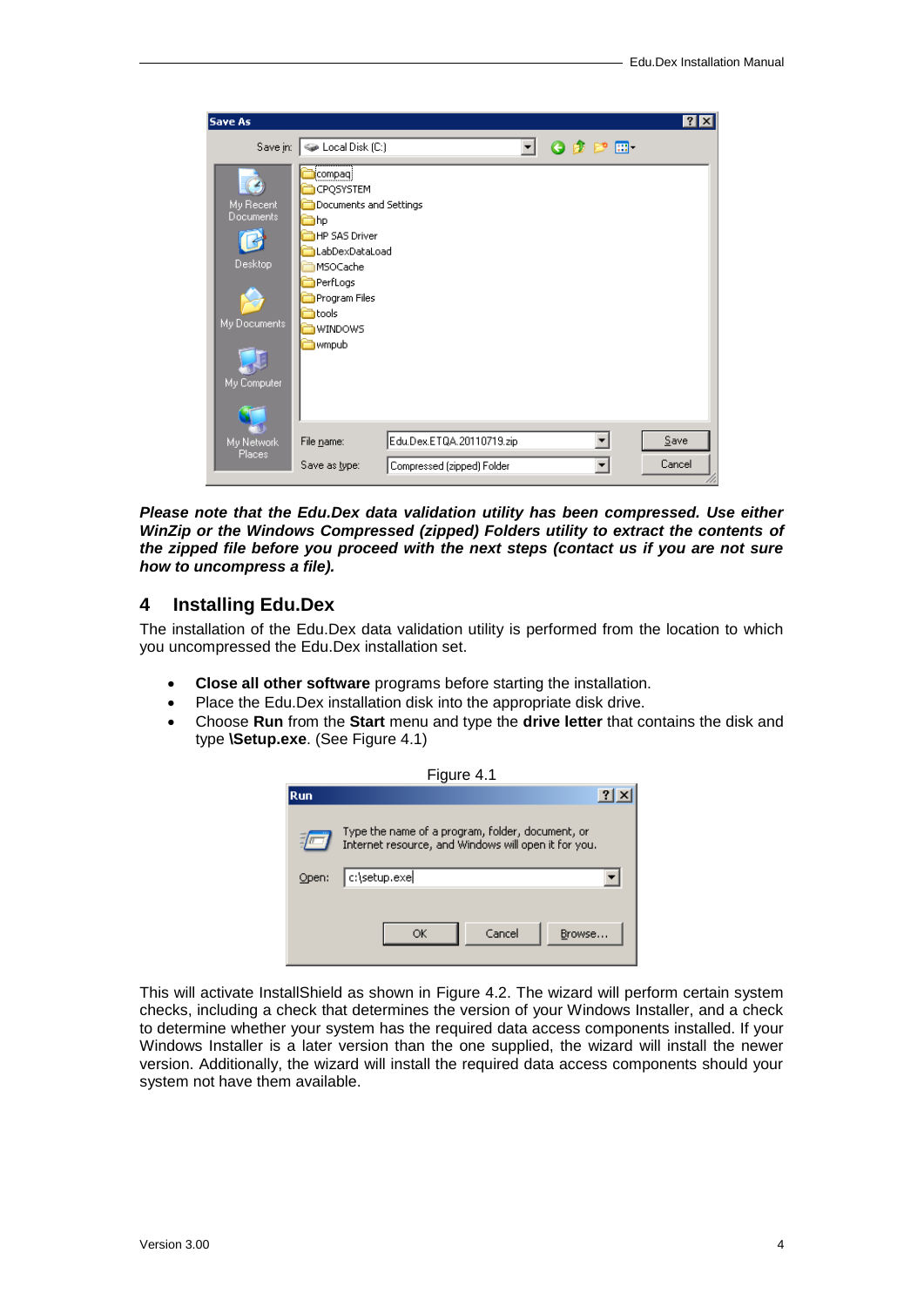

The Edu.Dex data validation utility installation has started once you see the screen shown in Figure 4.3. Click on the next button to continue with the installation.

| <b>Post Constants Constants Constants Constants</b>                       | Figure 4.3                                                                                                     |  |
|---------------------------------------------------------------------------|----------------------------------------------------------------------------------------------------------------|--|
| Welcome to the InstallShield Wizard for<br><b>Edu.Dex Data Validation</b> |                                                                                                                |  |
| Edu.de                                                                    | The InstallShield(R) Wizard will install Edu.Dex Data Validation<br>on your computer. To continue, click Next. |  |
|                                                                           | WARNING: This program is protected by copyright law and<br>international treaties.                             |  |
|                                                                           | <br>Cancel<br>$<$ Back<br>Next                                                                                 |  |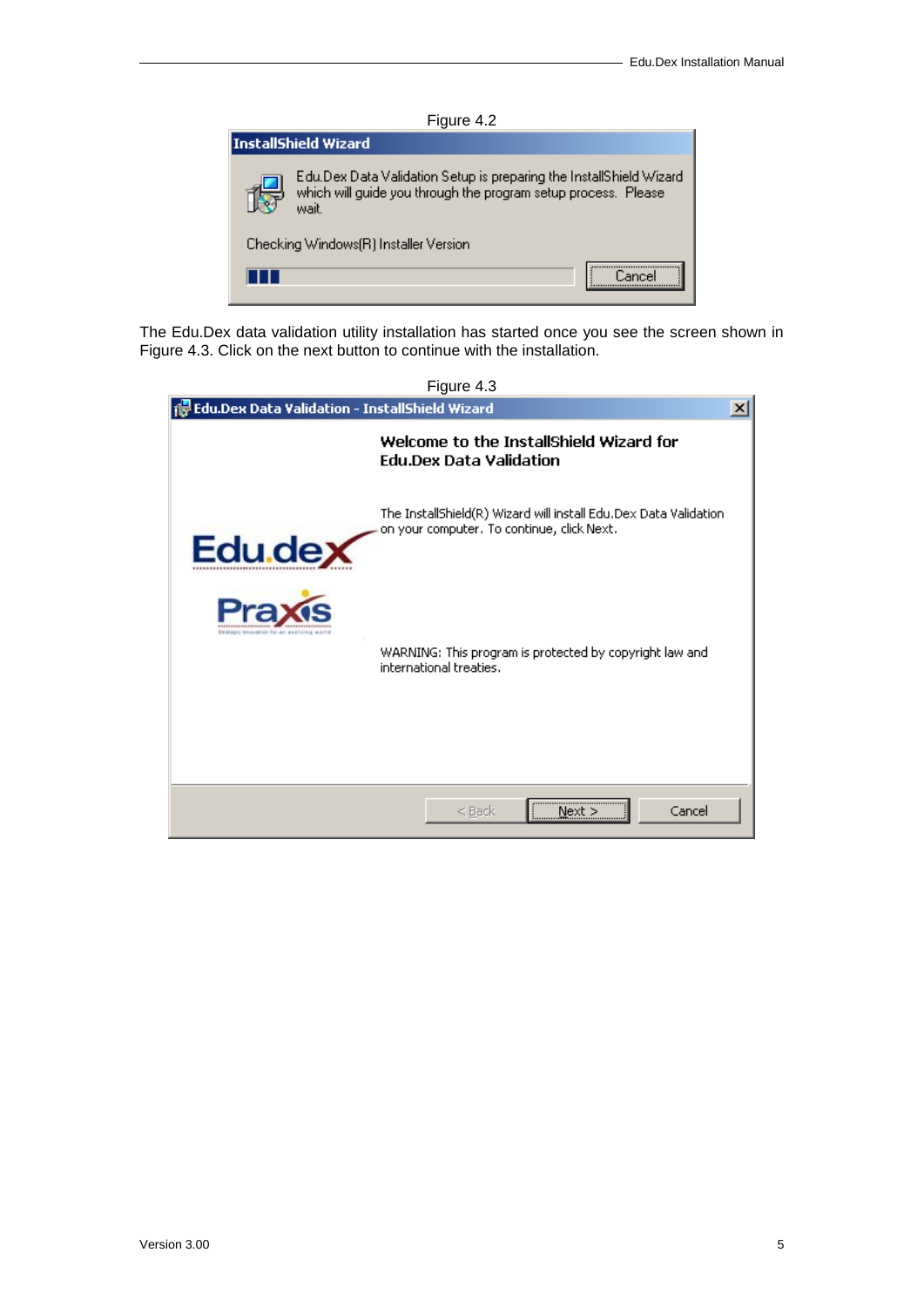Enter your information into the User Name and Organisation blocks. Click on the next button to continue with the installation (see Figure 4.4).

| <b>For Edu.Dex Data Validation - InstallShield Wizard</b>                  |                   |
|----------------------------------------------------------------------------|-------------------|
| <b>Customer Information</b><br>Please enter your information.              | Edu.dex<br>Praxis |
| User Name:<br>Praxis                                                       |                   |
| Organization:<br>Praxis Computing Pty Ltd                                  |                   |
| Install this application for:<br>Anyone who uses this computer (all users) |                   |
| O Only for me (Praxis)<br>InstallShield                                    |                   |

The default installation folder for the Edu.Dex data validation utility is C:\Program Files\ Edu.Dex. To change the destination folder, click the Change button and follow the instructions. Click on the next button to continue with the installation (see Figure 4.5).

|                                                                                                                          | Figure 4.5 |            |         |
|--------------------------------------------------------------------------------------------------------------------------|------------|------------|---------|
| 侵 Edu.Dex Data Validation - InstallShield Wizard                                                                         |            |            |         |
| <b>Destination Folder</b><br>Click Next to install to this folder, or click Change to install to a different folder Pray |            |            | Edu.dex |
| Install Edu.Dex Data Validation to:<br>C:\Program Files\Edu.Dex\                                                         |            |            | Change  |
| InstallShield                                                                                                            | $<$ Back   | <br>Next > | Cancel  |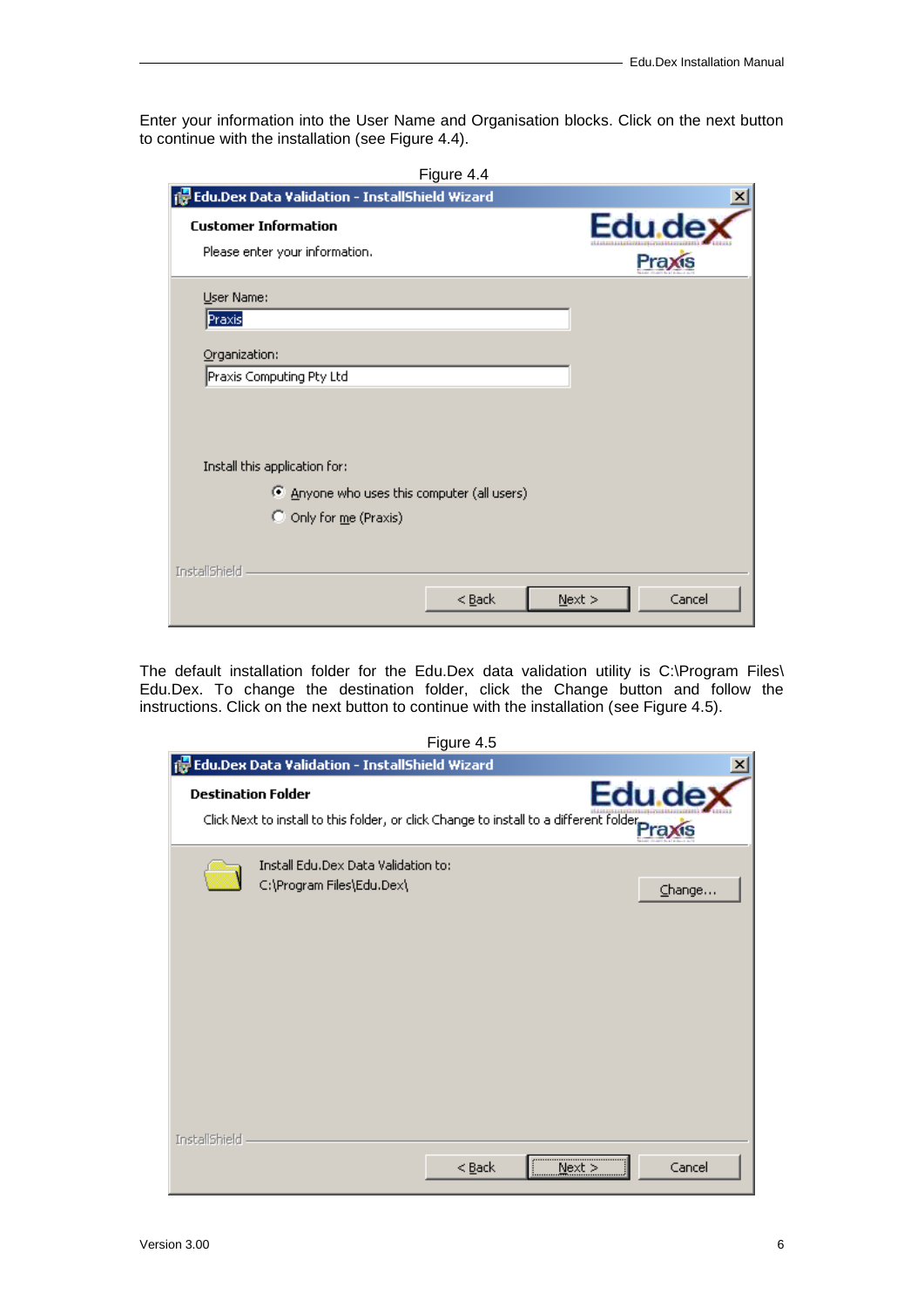The wizard will display the installation settings you have selected. Click on the Install button to continue with the installation (see Figure 4.6)

| Edu.de                                                                                         |
|------------------------------------------------------------------------------------------------|
|                                                                                                |
| If you want to review or change any of your installation settings, click Back. Click Cancel to |
|                                                                                                |
|                                                                                                |
|                                                                                                |
|                                                                                                |
|                                                                                                |
|                                                                                                |
|                                                                                                |
|                                                                                                |
|                                                                                                |
|                                                                                                |
| Cancel                                                                                         |
|                                                                                                |

The Edu.Dex utility application will now be installed (see Figure 4.7).

|                                                                                                     |                                                                                                                | Figure 4.7 |                         |
|-----------------------------------------------------------------------------------------------------|----------------------------------------------------------------------------------------------------------------|------------|-------------------------|
|                                                                                                     | <b>For Edu.Dex Data Validation - InstallShield Wizard</b>                                                      |            | $\vert$ X               |
| <b>Installing Edu.Dex Data Validation</b><br>The program features you selected are being installed. |                                                                                                                |            | Edu.de<br><b>Praxis</b> |
|                                                                                                     | Please wait while the InstallShield Wizard installs Edu.Dex Data Validation.<br>This may take several minutes. |            |                         |
|                                                                                                     | Status:                                                                                                        |            |                         |
|                                                                                                     |                                                                                                                |            |                         |
|                                                                                                     |                                                                                                                |            |                         |
|                                                                                                     |                                                                                                                |            |                         |
| InstallShield                                                                                       |                                                                                                                |            |                         |
|                                                                                                     |                                                                                                                | $<$ Back   | <br>Next ><br>lance     |